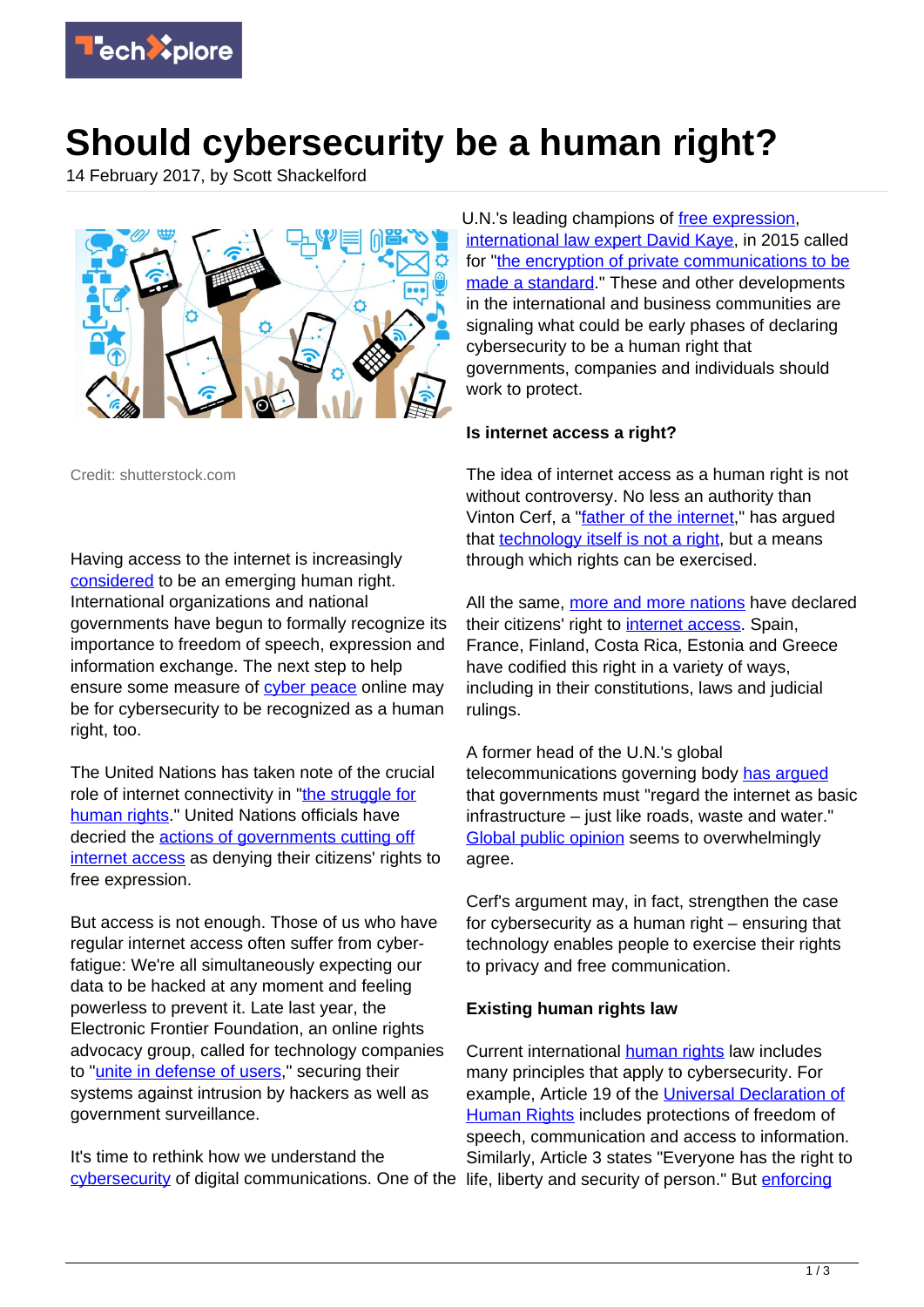

[these rights is difficult](http://digitalcommons.law.yale.edu/cgi/viewcontent.cgi?article=1852&context=fss_papers) under international law. As a foundations of existing [international law,](https://techxplore.com/tags/international+law/) formally result, many countries [ignore the rules.](http://map.opennet.net/)

There is cause for hope, though. As far back as 2011, the U.N.'s High Commission for Human Rights said that human rights are [equally valid](http://www.ohchr.org/Documents/Publications/GuidingPrinciplesBusinessHR_EN.pdf) [online as offline.](http://www.ohchr.org/Documents/Publications/GuidingPrinciplesBusinessHR_EN.pdf) Protecting people's privacy is no less important when handling paper documents, for instance, than when dealing with digital correspondence. The U.N.'s Human Rights Council management. [reinforced that stance](http://www.osce.org/fom/250656) in 2012, 2014 and 2016.

In 2013, the U.N. General Assembly itself – the organization's overall governing body, comprising representatives from all member nations – voted to confirm people's ["right to privacy in the digital age.](http://www.un.org/ga/search/view_doc.asp?symbol=A/RES/68/167)" Passed in the wake of revelations about [U.S.](https://www.theguardian.com/us-news/the-nsa-files) [electronic spying around the globe,](https://www.theguardian.com/us-news/the-nsa-files) the document further endorsed the importance of protecting privacy and freedom of expression online. And in November 2015, the G-20, a group of nations with some of the world's largest economies, similarly endorsed privacy, ["including in the context of digital](https://www.g20.org/Content/DE/_Anlagen/G7_G20/2015-g20-abschlusserklaerung-eng.pdf?__blob=publicationFile&v=3) [communications.](https://www.g20.org/Content/DE/_Anlagen/G7_G20/2015-g20-abschlusserklaerung-eng.pdf?__blob=publicationFile&v=3)"

## **Putting protections in place**

Simply put, the obligation to protect these rights involves developing new cybersecurity policies, such as encrypting all communications and discarding old and unneeded data, rather than keeping it around indefinitely. More [firms are using](https://business-humanrights.org/sites/default/files/media/documents/applications-of-framework-jun-2011.pdf) the [U.N.'s Guiding Principles](http://www.ohchr.org/Documents/Publications/GuidingPrinciplesBusinessHR_EN.pdf) to help inform their business decision-making to promote human rights due diligence. They are also using U.S. government recommendations, in the form of the [National Institute for Standards and Technology](https://www.nist.gov/cyberframework) [Cybersecurity Framework,](https://www.nist.gov/cyberframework) to help determine how best to protect their data and that of their customers.

In time, the tide will likely strengthen. Internet access will become more widely recognized as a human right – and following in its wake may well be cybersecurity. As people use online services more in their daily lives, their expectations of digital privacy and freedom of expression will lead them to demand better protections.

Governments will respond by building on the

extending into cyberspace the human rights to privacy, freedom of expression and improved economic well-being. Now is the time for businesses, governments and individuals to prepare for this development by incorporating cybersecurity as a fundamental ethical consideration in telecommunications, data storage, corporate social responsibility and enterprise risk

This article was originally published on [The](http://theconversation.com) [Conversation](http://theconversation.com). Read the [original article.](https://theconversation.com/should-cybersecurity-be-a-human-right-72342)

Provided by The Conversation